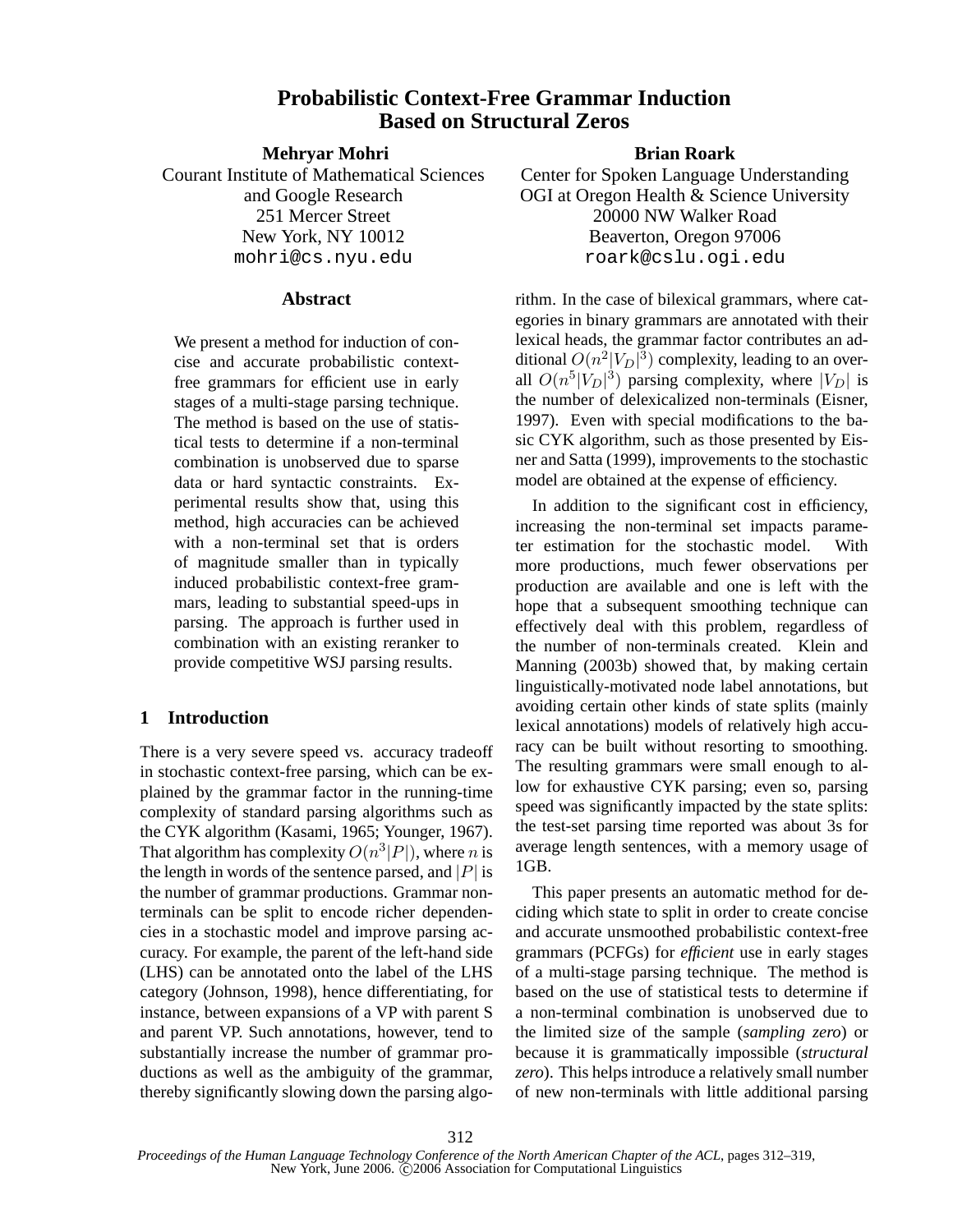

Figure 1: Five representations of an *n*-ary production,  $n = 4$ . (a) Original production (b) Right-factored production (c) Rightfactored Markov order-2 (d) Right-factored Markov order-1 (e) Right-factored Markov order-0

overhead. Experimental results show that, using this method, high accuracies can be achieved with orders of magnitude fewer non-terminals than in typically induced PCFGs, leading to substantial speed-ups in parsing. The approach can further be used in combination with an existing reranker to provide competitive WSJ parsing results.

The remainder of the paper is structured as follows. Section 2 gives a brief description of PCFG induction from treebanks, including non-terminal label-splitting, factorization, and relative frequency estimation. Section 3 discusses the statistical criteria that we explored to determine structural zeros and thus select non-terminals for the factored PCFG. Finally, Section 4 reports the results of parsing experiments using our exhaustive  $k$ -best CYK parser with the concise PCFGs induced from the Penn WSJ treebank (Marcus et al., 1993).

### **2 Grammar induction**

A context-free grammar  $G = (V, T, S^{\dagger}, P)$ , or CFG in short, consists of a set of non-terminal symbols  $V$ , a set of terminal symbols T, a start symbol  $S^{\dagger} \in V,$ and a set of production P of the form:  $A \rightarrow \alpha$ , where  $A \in V$  and  $\alpha \in (V \cup T)^*$ . A PCFG is a CFG with a probability assigned to each production. Thus, the probabilities of the productions expanding a given non-terminal sum to one.

#### **2.1 Smoothing and factorization**

PCFGs induced from the Penn Treebank have many productions with long sequences of non-terminals on the RHS. Probability estimates of the RHS given the LHS are often smoothed by making a Markov assumption regarding the conditional independence of a category on those more than  $k$  categories away

(Collins, 1997; Charniak, 2000):

$$
P(X \to Y_1...Y_n) = P(Y_1|X) \prod_{\substack{i=2 \\ n}}^{n} P(Y_i|X, Y_1 \cdots Y_{i-1})
$$
  

$$
\approx P(Y_1|X) \prod_{i=2}^{n} P(Y_i|X, Y_{i-k} \cdots Y_{i-1}).
$$

Making such a Markov assumption is closely related to grammar transformations required for certain efficient parsing algorithms. For example, the CYK parsing algorithm takes as input a Chomsky Normal Form PCFG, i.e., a grammar where all productions are of the form  $X \rightarrow YZ$  or  $X \rightarrow a$ , where  $X$ ,  $Y$ , and  $Z$  are non-terminals and  $a$  a terminal symbol.<sup>1</sup>. Binarized PCFGs are induced from a treebank whose trees have been factored so that *n*-ary productions with  $n>2$  become sequences of n−1 binary productions. Full right-factorization involves concatenating the final  $n-1$  categories from the RHS of an  $n$ -ary production to form a new composite non-terminal. For example, the original production  $NP \rightarrow DT$  JJ NN NNS shown in Figure 1(a) is factored into three binary rules, as shown in Figure 1(b). Note that a PCFG induced from such rightfactored trees is weakly equivalent to a PCFG induced from the original treebank, i.e., it describes the same language.

From such a factorization, one can make a Markov assumption for estimating the production probabilities by simply recording only the labels of the first  $k$  children dominated by the composite factored label. Figure 1 (c), (d), and (e) show rightfactored trees of Markov orders 2, 1 and 0 respectively.<sup>2</sup> In addition to being used for smoothing

 $1$ Our implementation of the CYK algorithm has been extended to allow for unary productions with non-terminals on the RHS in the PCFG.

 $2$ Note that these factorizations do not provide exactly the stated Markov order for all dependencies in the productions, because we are restricting factorization to only produce binary productions. For example, in Figure 1(e), the probability of the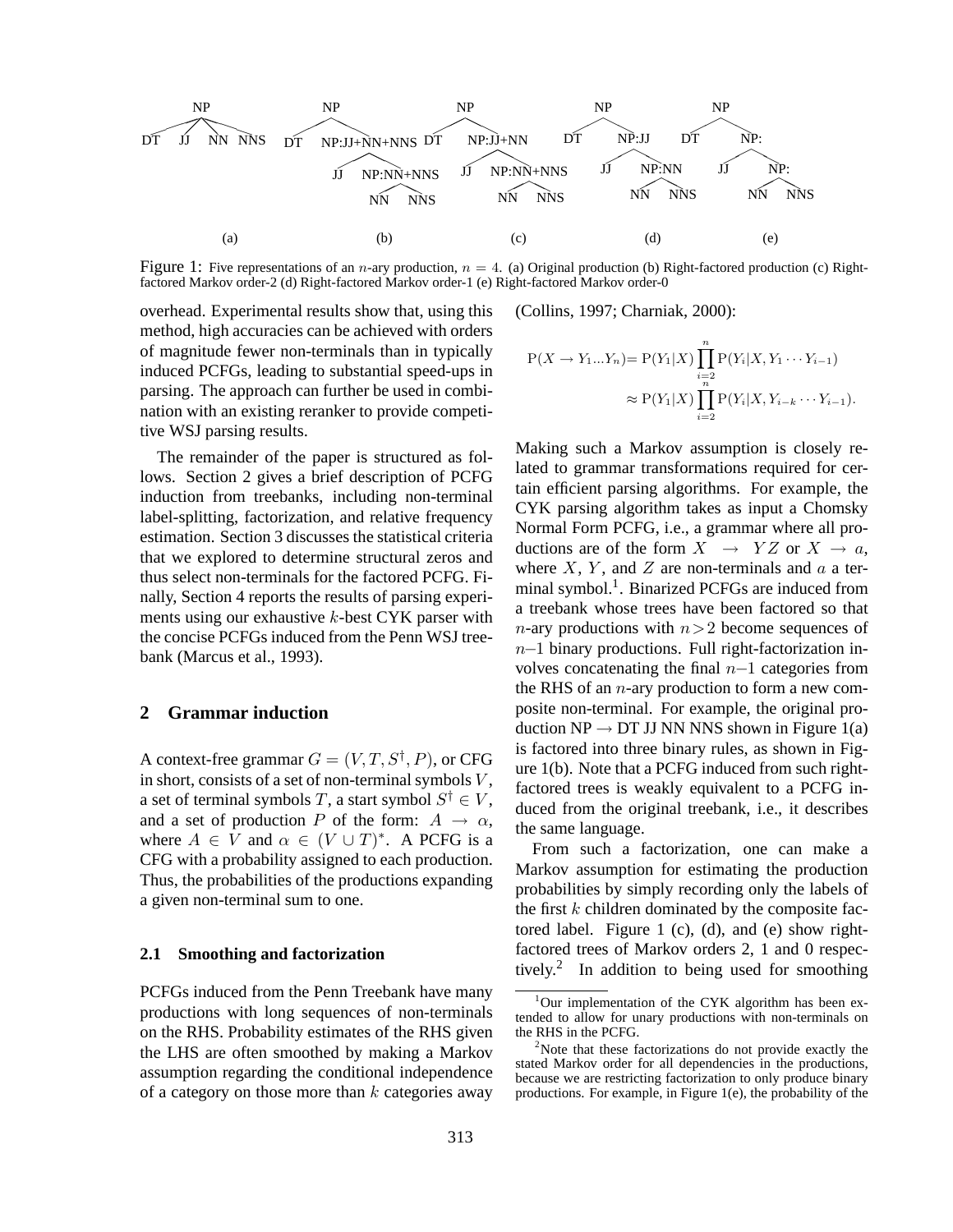| <b>PCFG</b>                                      | Time(s) | Words/s |       |       |      | LP   |      |
|--------------------------------------------------|---------|---------|-------|-------|------|------|------|
| Right-factored                                   | 4848    | 6.7     | 10105 | 23220 | 69.2 | 73.8 | 71.5 |
| Right-factored, Markov order-2                   | 1302    | 24.9    | 2492  | 1659  | 68.8 | 73.8 | 71.3 |
| Right-factored, Markov order-1                   | 445     | 72.7    | 564   | 6354  | 68.0 | 73.0 | 70.5 |
| Right-factored, Markov order-0                   | 206     | 157.1   | 99    | 3803  | 61.2 | 65.5 | 63.3 |
| Parent-annotated, Right-factored, Markov order-2 | 7510    | 4.3     | 5876  | 22444 | 76.2 | 78.3 | 77.2 |

Table 1: Baseline results of exhaustive CYK parsing using different probabilistic context-free grammars. Grammars are trained from sections 2-21 of the Penn WSJ Treebank and tested on all sentences of section 24 (no length limit), given weighted k-best POS-tagger output. The second and third columns report the total parsing time in seconds and the number of words parsed per second. The number of non-terminals,  $|V|$ , is indicated in the next column. The last three columns show the labeled recall (LR), labeled precision (LP), and F-measure (F).

as mentioned above, these factorizations reduce the size of the non-terminal set, which in turn improves CYK efficiency. The efficiency benefit of making a Markov assumption in factorization can be substantial, given the reduction of both non-terminals and productions, which improves the grammar constant. With standard right-factorization, as in Figure 1(b), the non-terminal set for the PCFG induced from sections 2-21 of the Penn WSJ Treebank grows from its original size of 72 to 10105, with 23220 productions. With a Markov factorization of orders 2, 1 and 0 we get non-terminal sets of size 2492, 564, and 99, and rule production sets of 11659, 6354, and 3803, respectively.

These reductions in the size of the non-terminal set from the original factored grammar result in an order of magnitude reduction in complexity of the CYK algorithm. One common strategy in statistical parsing is what can be termed an approximate coarse-to-fine approach: a simple PCFG is used to prune the search space to which richer and more complex models are applied subsequently (Charniak, 2000; Charniak and Johnson, 2005). Producing a "coarse" chart as efficiently as possible is thus crucial (Charniak et al., 1998; Blaheta and Charniak, 1999), making these factorizations particularly useful.

## **2.2 CYK parser and baselines**

To illustrate the importance of this reduction in nonterminals for efficient parsing, we will present baseline parsing results for a development set. For these baseline trials, we trained a PCFG on sections 2-21 of the Penn WSJ Treebank (40k sentences, 936k words), and evaluated on section 24 (1346 sentences, 32k words). The parser takes as input the weighted k-best POS-tag sequences of a perceptron-trained tagger, using the tagger documented in Hollingshead et al. (2005). The number of tagger candidates  $k$  for all trials reported in this paper was  $0.2n$ , where n is the length of the string. From the weighted k-best list, we derive a conditional probability of each tag at position  $i$  by taking the sum of the exponential of the weights of all candidates with that tag at position  $i$  (softmax).

The parser is an exhaustive CYK parser that takes advantage of the fact that, with the grammar factorization method described, factored non-terminals can only occur as the second child of a binary production. Since the bulk of the non-terminals result from factorization, this greatly reduces the number of possible combinations given any two cells. When parsing with a parent-annotated grammar, we use a version of the parser that also takes advantage of the partitioning of the non-terminal set, i.e., the fact that any given non-terminal has already its parent indicated in its label, precluding combination with any non-terminal that does not have the same parent annotated.

Table 1 shows baseline results for standard rightfactorization and factorization with Markov orders 0-2. Training consists of applying a particular grammar factorization to the treebank prior to inducing a PCFG using maximum likelihood (relative frequency) estimation. Testing consists of exhaustive CYK parsing of all sentences in the development set (no length limit) with the induced grammar, then detransforming the maximum likelihood parse back to the original format for evaluation against the reference parse. Evaluation includes the standard PAR-SEVAL measures labeled precision (LP) and labeled recall (LR), plus the harmonic mean (F-measure) of these two scores. We also present a result using parent annotation (Johnson, 1998) with a 2nd-order Markov assumption. Parent annotation occurs prior to treebank factorization. This condition is roughly equivalent to the  $h = 1, v = 2$  in Klein and Manning

final NNS depends on the preceding NN, despite the Markov order-0 factorization. Because of our focus on efficient CYK, we accept these higher order dependencies rather than producing unary productions. Only n-ary rules  $n>2$  are factored.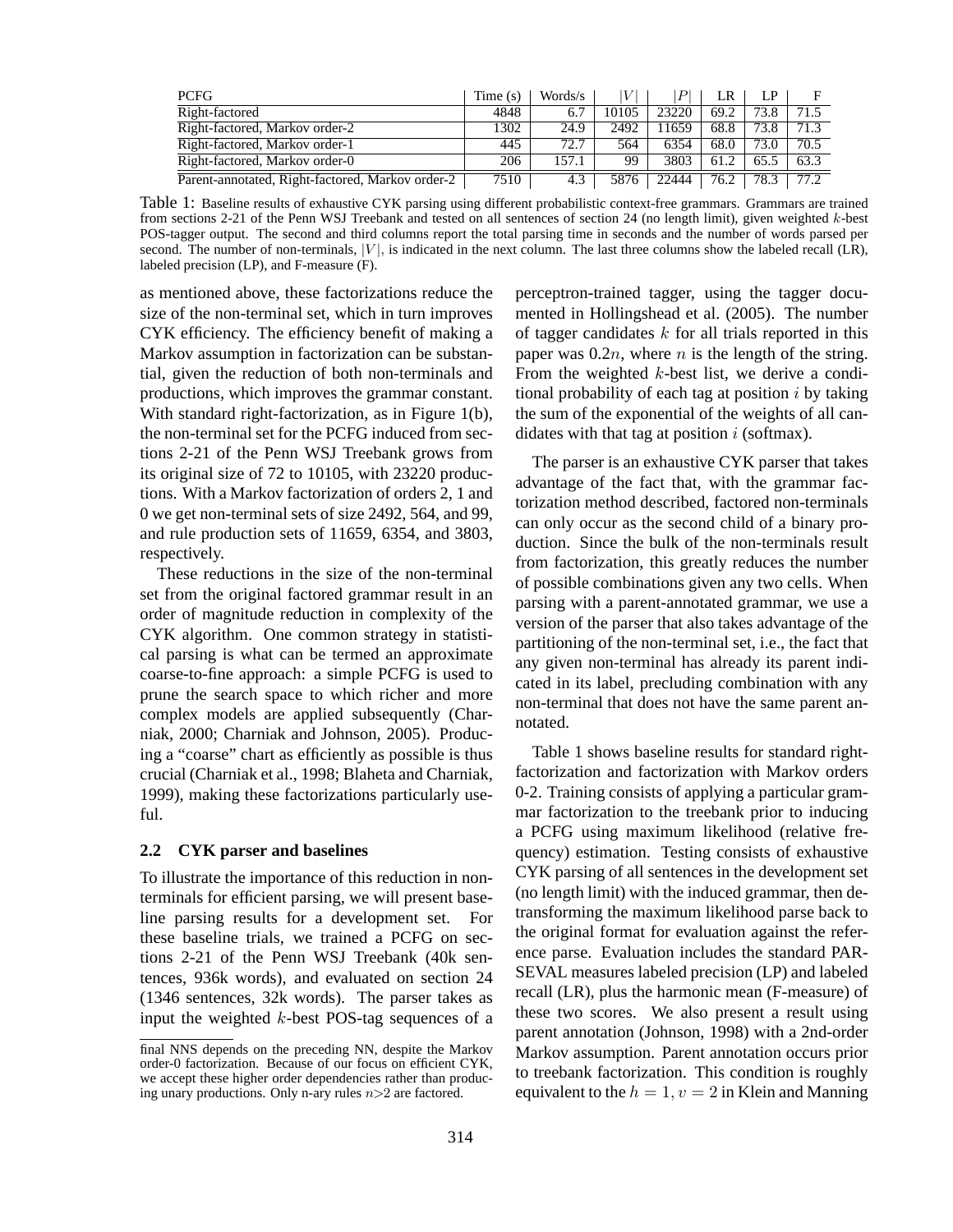## $(2003b)^3$ .

From these results, we can see the large efficiency benefit of the Markov assumption, as the size of the non-terminal and production sets shrink. However, the efficiency gains come at a cost, with the Markov order-0 factored grammar resulting in a loss of a full 8 percentage points of F-measure accuracy. Parent annotation provides a significant accuracy improvement over the other baselines, but at a substantial efficiency cost.

Note that the efficiency impact is not a strict function of either the number of non-terminals or productions. Rather, it has to do with the number of competing non-terminals in cells of the chart. Some grammars may be very large, but less ambiguous in a way that reduces the number of cell entries, so that only a very small fraction of the productions need to be applied for any pair of cells. Parent annotation does just the opposite  $-$  it increases the number of cell entries for the same span, by creating entries for the same constituent with different parents. Some non-terminal annotations, e.g., splitting POS-tags by annotating their lexical items, result in a large grammar, but one where the number of productions that will apply for any pair of cells is greatly reduced.

Ideally, one would obtain the efficiency benefit of the small non-terminal set demonstrated with the Markov order-0 results, while encoding key grammatical constraints whose absence results in an accuracy loss. The method we present attempts to achieve this by using a statistical test to determine *structural zeros* and modifying the factorization to remove the probability mass assigned to them.

## **3 Detecting Structural Zeros**

The main idea behind our method for detecting structural zeros is to search for events that are individually very frequent but that do not co-occur. For example, consider the Markov order-0 binary rule production in Figure 2. The production NP→NP NP: may be very frequent, as is the  $NP:\rightarrow CC$  NN production, but they never co-occur together, because NP does not conjoin with NN in the Penn Treebank. If the counts of two such events a and b, e.g., NP $\rightarrow$ NP NP: and NP: $\rightarrow$ CC NN are very large, but the count of their co-occurrence



Figure 2: Markov order-0 local tree, with possible non-local ¡state-split information.

is zero, then the co-occurrence of  $a$  and  $b$  can be viewed as a candidate for the list of events that are structurally inadmissible. The probability mass for the co-occurrence of  $a$  and  $b$  can be removed by replacing the factored non-terminal NP: with NP:CC:NN whenever there is a CC and an NN combining to form a factored NP non-terminal.

The expansion of the factored non-terminals is not the only event that we might consider. For example, a frequent left-most child of the first child of the production, or a common left-corner POS or lexical item, might never occur with certain productions. For example, 'SBAR→IN S' and 'IN→of' are both common productions, but they never co-occur. We focus on left-most children and left-corners because of the factorization that we have selected, but the same idea could be applied to other possible state splits.

Different statistical criteria can be used to compare the counts of two events with that of their cooccurrence. This section examines several possible criteria that are presented, for ease of exposition, with general sequences of events. For our specific purpose, these sequences of events would be two rule productions.

#### **3.1 Notation**

This section describes several statistical criteria to determine if a sequence of two events should be viewed as a structural zero. These tests can be generalized to longer and more complex sequences, and to various types of events, e.g., word, word class, or rule production sequences.

Given a corpus  $\mathcal{C}$ , and a vocabulary  $\Sigma$ , we denote by  $c_a$  the number of occurrences of a in C. Let n be the total number of observations in  $C$ . We will denote by  $\bar{a}$  the set  $\{b \in \Sigma : b \neq a\}$ . Hence  $c_{\bar{a}} =$  $n - c_a$ . Let  $P(a) = \frac{c_a}{n}$ , and for  $b \in \Sigma$ , let  $P(a|b) =$  $c_{ab}$  $\frac{c_{ab}}{c_b}$ . Note that  $c_{\bar{a}b} = c_b - c_{ab}$ .

<sup>3</sup>Their Markov order-2 factorization does not follow the linear order of the children, but rather includes the head-child plus one other, whereas our factorization does not involve identification of the head child.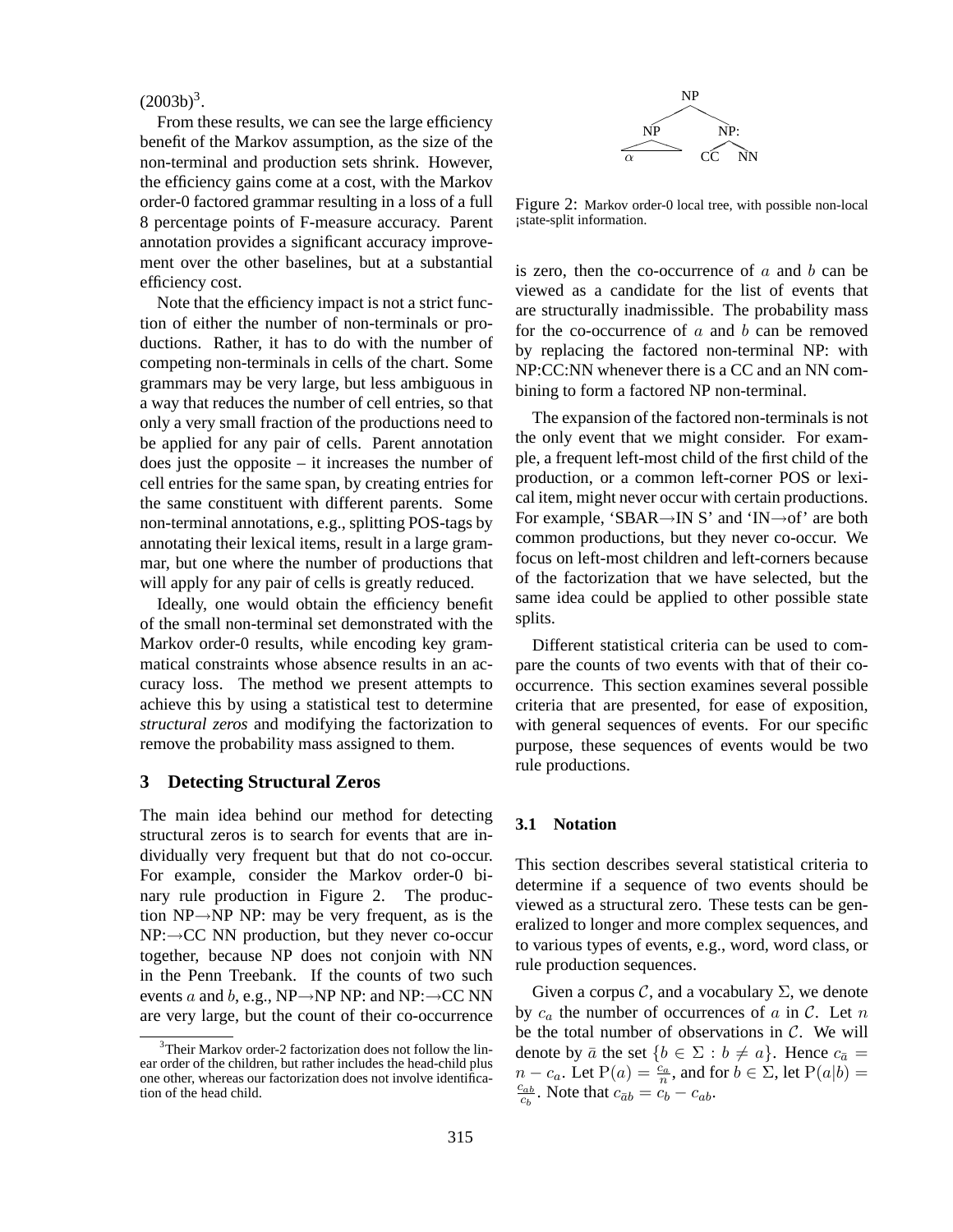### **3.2 Mutual information**

The mutual information between two random variables  $X$  and  $Y$  is defined as

$$
I(X;Y) = \sum_{x,y} \mathcal{P}(x,y) \log \frac{\mathcal{P}(x,y)}{\mathcal{P}(x)\mathcal{P}(y)}.
$$
 (1)

For a particular event sequence of length two  $ab$ , this suggests the following statistic:

$$
I(ab) = \log P(ab) - \log P(a) - \log P(b)
$$
  
=  $\log c_{ab} - \log c_a - \log c_b + \log n$ 

Unfortunately, for  $c_{ab} = 0$ ,  $I(ab)$  is not finite. If we assume, however, that all unobserved sequences are given some  $\epsilon$  count, then when  $c_{ab} = 0$ ,

$$
I(ab) = K - \log c_a - \log c_b, \qquad (2)
$$

where  $K$  is a constant. Since we need these statistics only for ranking purposes, we can ignore the constant factor.

## **3.3 Log odds ratio**

Another statistic that, like mutual information, is illdefined with zeros, is the *log odds ratio*:

$$
\log(\hat{\theta}) = \log c_{ab} + \log c_{\bar{a}\bar{b}} - \log c_{\bar{a}b} - \log c_{a\bar{b}}.
$$

Here again, if  $c_{ab} = 0$ ,  $\log(\hat{\theta})$  is not finite. But, if we assign to all unobserved pairs a small count  $\epsilon$ , when  $c_{ab} = 0$ ,  $c_{\bar{a}b} = c_b$ , and the expression becomes

$$
\log(\hat{\theta}) = K + \log c_{\bar{a}\bar{b}} - \log c_b - \log c_a. \quad (3)
$$

#### **3.4 Pearson chi-squared**

For any  $i, j \in \Sigma$ , define  $\hat{\mu}_{ij} = \frac{c_i c_j}{n}$  $\frac{i^{c_j}}{n}$ . The Pearson chi-squared test of independence is then defined as follows:

$$
\mathcal{X}^2 = \sum_{\substack{i \in \{a, \bar{a}\} \\ j \in \{b, \bar{b}\}}} \frac{(c_{ij} - \hat{\mu}_{ij})^2}{\hat{\mu}_{ij}} = \sum_{\substack{i \in \{a, \bar{a}\} \\ j \in \{b, \bar{b}\}}} \frac{(nc_{ij} - c_i c_j)^2}{nc_i c_j}.
$$

In the case of interest for us,  $c_{ab} = 0$  and the statistic simplifies to:

$$
\mathcal{X}^2 = \frac{c_a c_b}{n} + \frac{c_a^2 c_b}{n c_{\bar{a}}} + \frac{c_a c_b^2}{n c_{\bar{b}}} + \frac{c_a^2 c_b^2}{n c_{\bar{a}} c_{\bar{b}}} = \frac{n c_a c_b}{c_{\bar{a}} c_{\bar{b}}}.
$$
 (4)

#### **3.5 Log likelihood ratio**

Pearson's chi-squared statistic assumes a normal or approximately normal distribution, but that assumption typically does not hold for the occurrences of rare events (Dunning, 1994). It is then preferable to use the likelihood ratio statistic which allows us to compare the null hypothesis, that  $P(b) = P(b|a) =$  $P(b|\bar{a}) = \frac{c_b}{n}$ , with the hypothesis that  $P(b|a) = \frac{c_{ab}}{c_a}$ and  $P(b|\bar{a}) = \frac{c_{\bar{a}b}}{c_{\bar{a}}}$ . In words, the null hypothesis is that the context of event  $a$  does not change the probability of seeing b. These discrete conditional probabilities follow a binomial distribution, hence the likelihood ratio is

$$
\lambda = \frac{B[P(b), c_{ab}, c_a] B[P(b), c_{\bar{a}b}, c_{\bar{a}}]}{B[P(b|a), c_{ab}, c_a] B[P(b|\bar{a}), c_{\bar{a}b}, c_{\bar{a}}]},
$$
(5)

where  $B[p, x, y] = p^x (1-p)^{y-x} {y \choose x}$  $\frac{y}{x}$ ). In the special case where  $c_{ab} = 0$ ,  $P(b|\bar{a}) = P(b)$ , and this expression can be simplified as follows:

$$
\lambda = \frac{(1 - P(b))^{c_a} P(b)^{c_{\bar{a}b}} (1 - P(b))^{c_{\bar{a}} - c_{\bar{a}b}}}{P(b|\bar{a})^{c_{\bar{a}b}} (1 - P(b|\bar{a}))^{c_{\bar{a}} - c_{\bar{a}b}}}
$$
  
=  $(1 - P(b))^{c_a}.$  (6)

The log-likelihood ratio, denoted by  $G^2$ , is known to be asymptotically  $\mathcal{X}^2$ -distributed. In this case,

$$
G^2 = -2c_a \log(1 - P(b)),\tag{7}
$$

and with the binomial distribution, it has has one degree of freedom, thus the distribution will have asymptotically a mean of one and a standard deviaasymptotic:<br>tion of  $\sqrt{2}$ .

We experimented with all of these statistics. While they measure different ratios, empirically they seem to produce very similar rankings. For the experiments reported in the next section, we used the log-likelihood ratio because this statistic is welldefined with zeros and is preferable to the Pearson chi-squared when dealing with rare events.

## **4 Experimental results**

We used the log-likelihood ratio statistic  $G^2$  to rank unobserved events ab, where  $a \subset P$  and  $b \in V$ . Let  $V<sub>o</sub>$  be the original, unfactored non-terminal set, and let  $\alpha \in (V_o :)^*$  be a sequence of zero or more nonterminal/colon symbol pairs. Suppose we have a frequent factored non-terminal  $X:\alpha B$  for  $X, B \in V_0$ . Then, if the set of productions  $X \to Y X : \alpha A$  with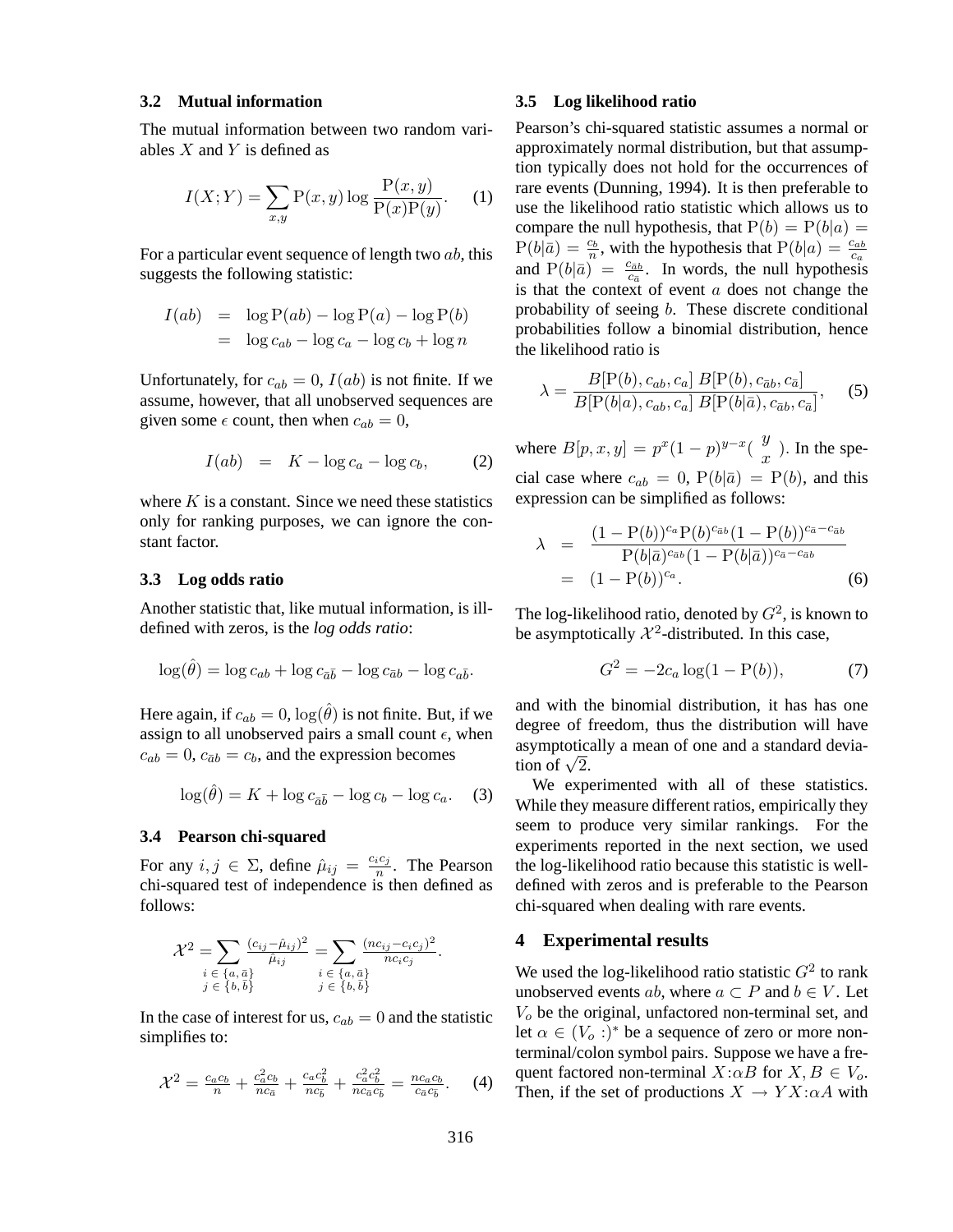$A \in V_o$  is also frequent, but  $X \to Y X : \alpha B$  is unobserved, this is a candidate structural zero. Similar splits can be considered with non-factored nonterminals.

There are two state split scenarios we consider in this paper. Scenario 1 is for factored non-terminals, which are always the second child of a binary production. For use in Equation 7,

$$
c_a = \sum_{A \in V_o} c(X \to YX:\alpha A)
$$
  
\n
$$
c_b = c(X:\alpha B) \text{ for } B \in V_o
$$
  
\n
$$
c_{ab} = c(X \to YX:\alpha B)
$$
  
\n
$$
P(b) = \frac{c(X:\alpha B)}{\sum_{A \in V_o} c(X:\alpha A)}
$$

Scenario 2 is for non-factored non-terminals, which we will split using the leftmost child, the left-corner POS-tag, and the left-corner lexical item, which are easily incorporated into our grammar factorization approach. In this scenario, the non-terminal to be split can be either the left or right child in the binary production. Here we show the counts for the left child case for use in Equation 7:

$$
c_a = \sum_A c(X \to Y[\alpha A]Z)
$$
  
\n
$$
c_b = c(Y[\alpha B])
$$
  
\n
$$
c_{ab} = c(X \to Y[\alpha B]Z)
$$
  
\n
$$
P(b) = \frac{c(Y[\alpha B])}{\sum_A c(Y[\alpha A])}
$$

In this case, the possible splits are more complicated than just non-terminals as used in factoring. Here, the first possible split is the left child category, along with an indication of whether it is a unary production. One can further split by including the left-corner tag, and even further by including the left-corner word. For example, a unary S category might be split as follows: first to S[1:VP] if the single child of the S is a VP; next to S[1:VP:VBD] if the left-corner POS-tag is VBD; finally to S[1:VP:VBD:went] if the VBD verb was 'went'.

Note that, once non-terminals are split by annotating such information, the base non-terminals, e.g., S, implicitly encode contexts other than the ones that were split.

Table 2 shows the unobserved rules with the largest  $G^2$  score, along with the ten non-terminals

| Unobserved production                                       | $G^2$  |
|-------------------------------------------------------------|--------|
| (added NT(s) in bold)                                       | score  |
| $PP \rightarrow IN[that] NP$                                | 7153.1 |
| $SBAR \rightarrow IN[that]$ S[1:VP]                         | 5712.1 |
| $SBAR \rightarrow IN[$ of] S                                | 5270.5 |
| $SBAR \rightarrow WHNP[1:WDT]$ $S[1:VP:TO]$                 | 4299.9 |
| $VP \rightarrow AUX$ <b>VP[MD]</b>                          | 3972.1 |
| $\overline{\text{SBAR}} \rightarrow \text{IN}[\text{in}]$ S | 3652.1 |
| $NP \rightarrow NP$ VP[VB]                                  | 3236.2 |
| $NP \rightarrow NN$ $NP:CC:NP$                              | 2796.3 |
| $SBAR \rightarrow WHNP$ $SI:VP:VBGI$                        | 2684.9 |

Table 2: Top ten non-terminals to add, and the unobserved productions leading to their addition to the non-terminal set.

that these productions suggest for inclusion in our non-terminal set. The highest scoring unobserved production is  $PP \rightarrow IN[that] NP$ . It receives such a high score because the base production  $(PP \rightarrow IN NP)$  is very frequent, and so is 'IN $\rightarrow$ that', but they jointly never occur, since 'IN→that' is a complementizer. This split non-terminal also shows up in the second-highest ranked zero, an SBAR with 'that' complementizer and an S child that consists of a unary VP. The unary  $S \rightarrow VP$  production is very common, but never with a 'that' complementizer in an SBAR.

Note that the fourth-ranked production uses two split non-terminals. The fifth ranked rule presumably does not add much information to aid parsing disambiguation, since the AUX MD tag sequence is unlikely<sup>4</sup>. The eighth ranked production is the first with a factored category, ruling out coordination between NN and NP.

Before presenting experimental results, we will mention some practical issues related to the approach described. First, we independently parameterized the number of factored categories to select and the number of non-factored categories to select. This was done to allow for finer control of the amount of splitting of non-terminals of each type. To choose 100 of each, every non-terminal was assigned the score of the highest scoring unobserved production within which it occurred. Then the 100 highest scoring non-terminals of each type were added to the base non-terminal list, which originally consisted of the atomic treebank non-terminals and Markov order-0 factored non-terminals.

Once the desired non-terminals are selected, the training corpus is factored, and non-terminals are split if they were among the selected set. Note, how-

<sup>&</sup>lt;sup>4</sup>In fact, we do not consider splits when both siblings are POS-tags, because these are unlikely to carry any syntactic disambiguation.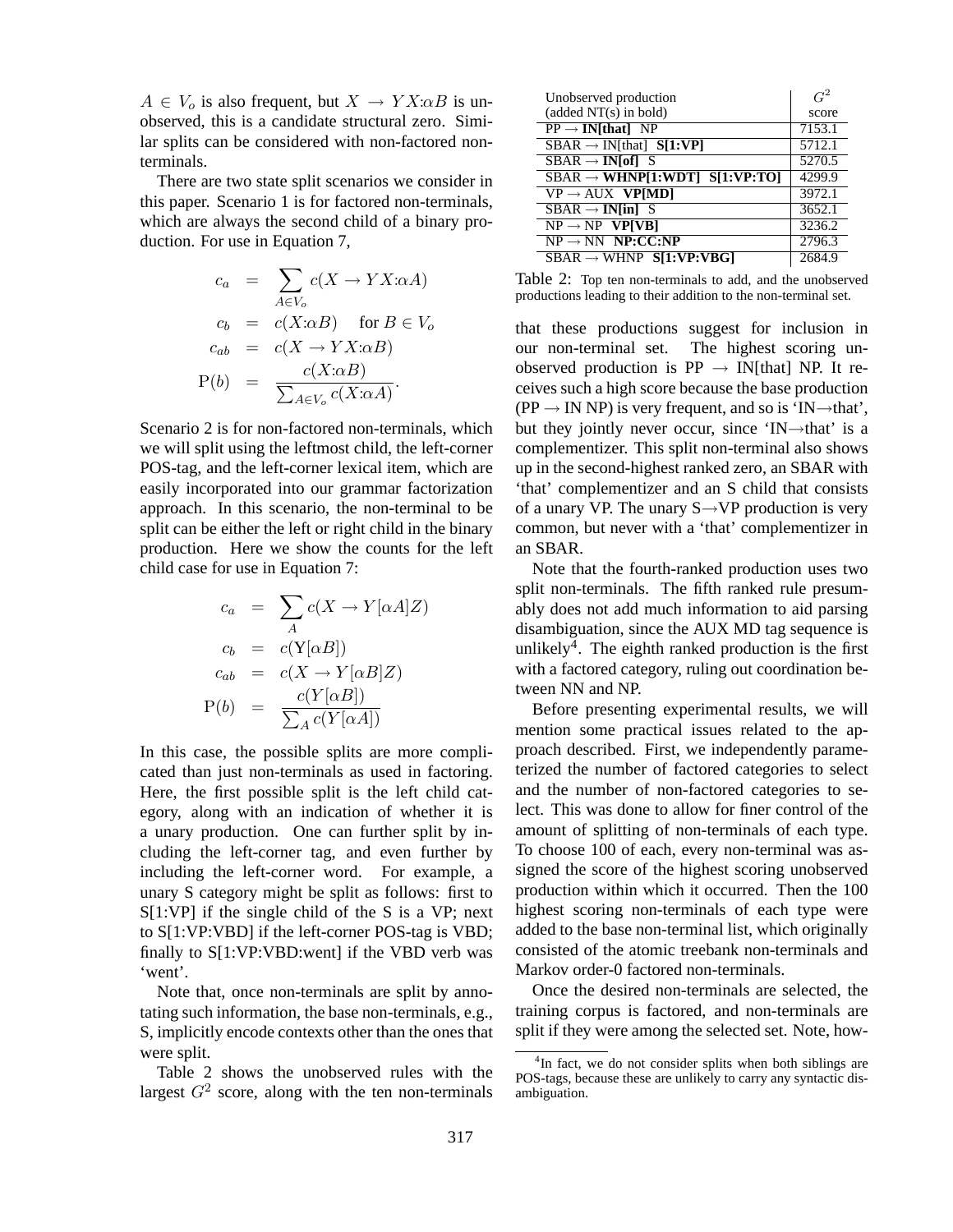

Figure 3: F-measure accuracy on development set versus the number of non-factored splits for the given run. Points represent different numbers of factored splits.

ever, that some of the information in a selected nonterminal may not be fully available, requiring some number of additional splits. Any non-terminal that is required by a selected non-terminal will be selected itself. For example, suppose that NP:CC:NP was chosen as a factored non-terminal. Then the second child of any local tree with that non-terminal on the LHS must either be an NP or a factored non-terminal with at least the first child identified as an NP, i.e., NP:NP. If that factored non-terminal was not selected to be in the set, it must be added. The same situation occurs with left-corner tags and words, which may be arbitrarily far below the category.

After factoring and selective splitting of nonterminals, the resulting treebank corpus is used to train a PCFG. Recall that we use the  $k$ -best output of a POS-tagger to parse. For each POS-tag and lexical item pair from the output of the tagger, we reduce the word to lower case and check to see if the combination is in the set of split POS-tags, in which case we split the tag, e.g., IN[that].

Figure 3 shows the F-measure accuracy for our trials on the development set versus the number of non-factored splits parameterized for the trial. From this plot, we can see that 500 non-factored splits provides the best F-measure accuracy on the dev set. Presumably, as more than 500 splits are made, sparse data becomes more problematic. Figure 4 shows the development set F-measure accuracy versus the number of words-per-second it takes to parse the development set, for non-factored splits of 0 and 500, at a range of factored split parameterizations. With 0 non-factored splits, efficiency is substantially impacted by increasing the factored splits, whereas it can be seen that with 500 non-factored splits, that impact is much less, so that the best performance



Figure 4: F-measure accuracy versus words-per-second for (1) no non-factored splits (i.e., only factored categories selected); (2) 500 non-factored splits, which was the best performing; and (3) four baseline results.

is reached with both relatively few factored nonterminal splits, and a relatively small efficiency impact. The non-factored splits provide substantial accuracy improvements at relatively small efficiency cost.

Table 3 shows the 1-best and reranked 50-best results for the baseline Markov order-2 model, and the best-performing model using factored and nonfactored non-terminal splits. We present the efficiency of the model in terms of words-per-second over the entire dev set, including the longer strings (maximum length 116 words)<sup>5</sup>. We used the  $k$ -best decoding algorithm of Huang and Chiang (2005) with our CYK parser, using on-demand  $k$ -best backpointer calculation. We then trained a MaxEnt reranker on sections 2-21, using the approach outlined in Charniak and Johnson (2005), via the publicly available reranking code from that paper.<sup>6</sup> We used the default features that come with that package. The processing time in the table includes the time to parse and rerank. As can be seen from the trials, there is some overhead to these processes, but the time is still dominated by the base parsing.

We present the  $k$ -best results to demonstrate the benefits of using a better model, such as the one we have presented, for producing candidates for downstream processing. Even with severe pruning to only the top 50 candidate parses per string, which results in low oracle and reranked accuracy for the Markov order-2 model, the best-performing model based on structural zeros achieves a relatively high oracle accuracy, and reaches 88.0 and 87.5 percent F-measure accuracy on the dev (f24) and eval (f23) sets respectively. Note that the well-known Char-

 $5$ The parsing time with our model for average length sentences (23-25 words) is 0.16 seconds per sentence.

<sup>6</sup>http://www.cog.brown.edu/˜mj/code.